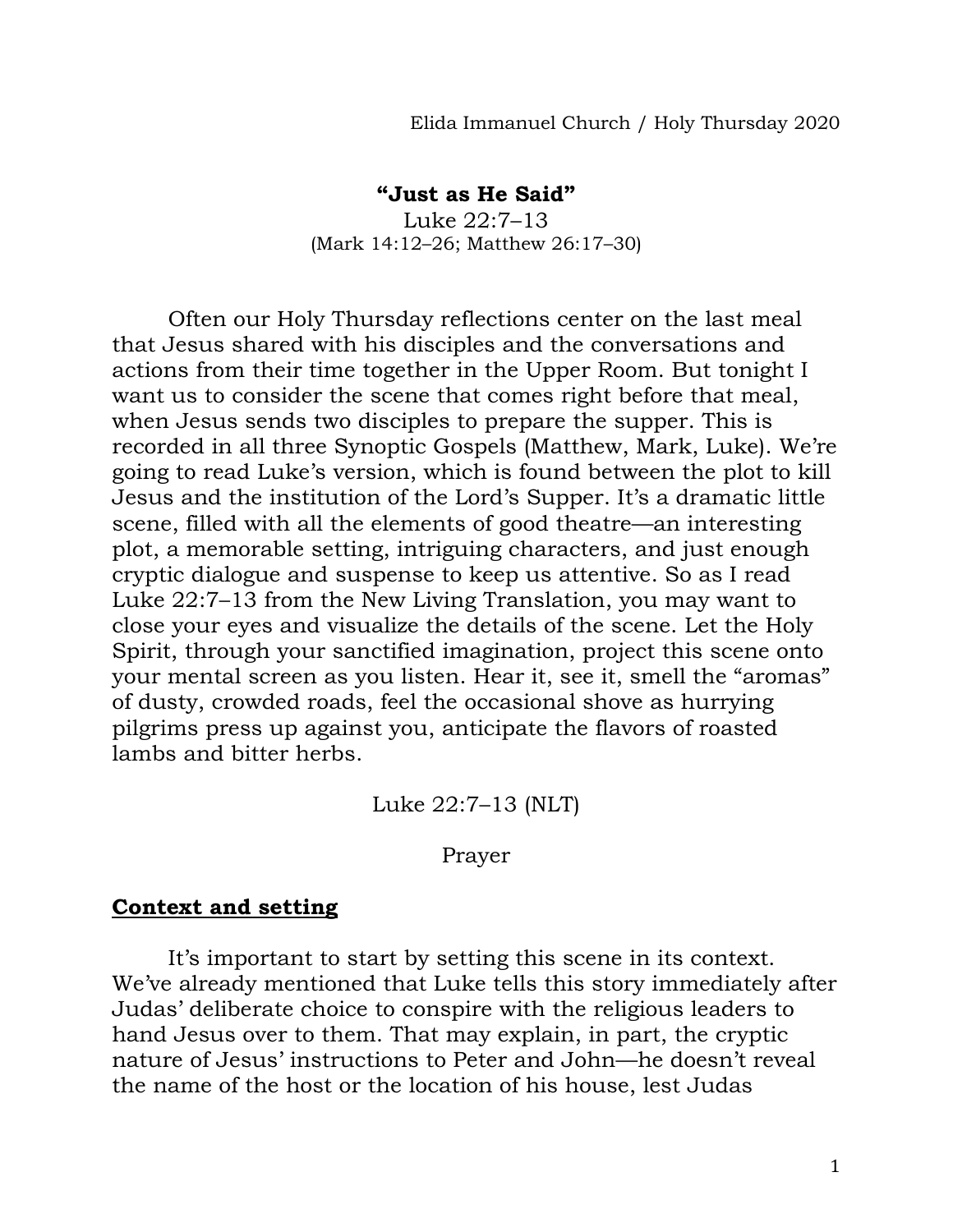overhear and pass that information on. The inevitable moment of betrayal must not come too soon and interrupt the meal that Jesus desires to share with his disciples. The tension is high as the story opens.

Luke also tells us that this happens on "the day of Unleavened Bread." Those words evoke the memory of a time of *tense anticipation*. It was the day before liberation came, filled with the tension of promise given but not yet experienced. It remembered Israel still in Egypt, preparing for a journey out of slavery, the details of which they could not have imagined in their wildest dreams. I think we can all, in our current season, relate to being caught in the interim between the promise of all things set right and the actual experience of that liberation and healing, which we don't yet see. So perhaps we are in a good place to watch and receive this drama that plays out in a context of tense anticipation.

## **The players in the drama**

If we continue with our drama metaphor, the next step is to meet the characters. In the Lenten journey through Psalms with the Eleven28 group, we've used a simple Bible study method that focuses on asking good questions of the Scripture passage, questions that help us *see* better what is there. The most important questions are about the "actors"—**what do you learn about God** in this passage, and **what do you learn about faithful human response**? Those are the questions we'll ask about the little drama in Luke 22. And we'll start where we should always start—with Jesus. What do we learn about God the Son in this scene?

**JESUS.** As I studied the passage this week, two things in particular about Jesus stood out to me. First, he is **in charge**! From the outset of his Gospel, Luke has been building up, in a steady crescendo, a strong sense of Jesus' full awareness and full authority—and that continues to increase here, all the way to the Cross. In Luke 22:8, Jesus initiates the series of actions. He *sends* Peter and John and *gives* them explicit—although mysterious instructions, much the same way he'd done with two disciples in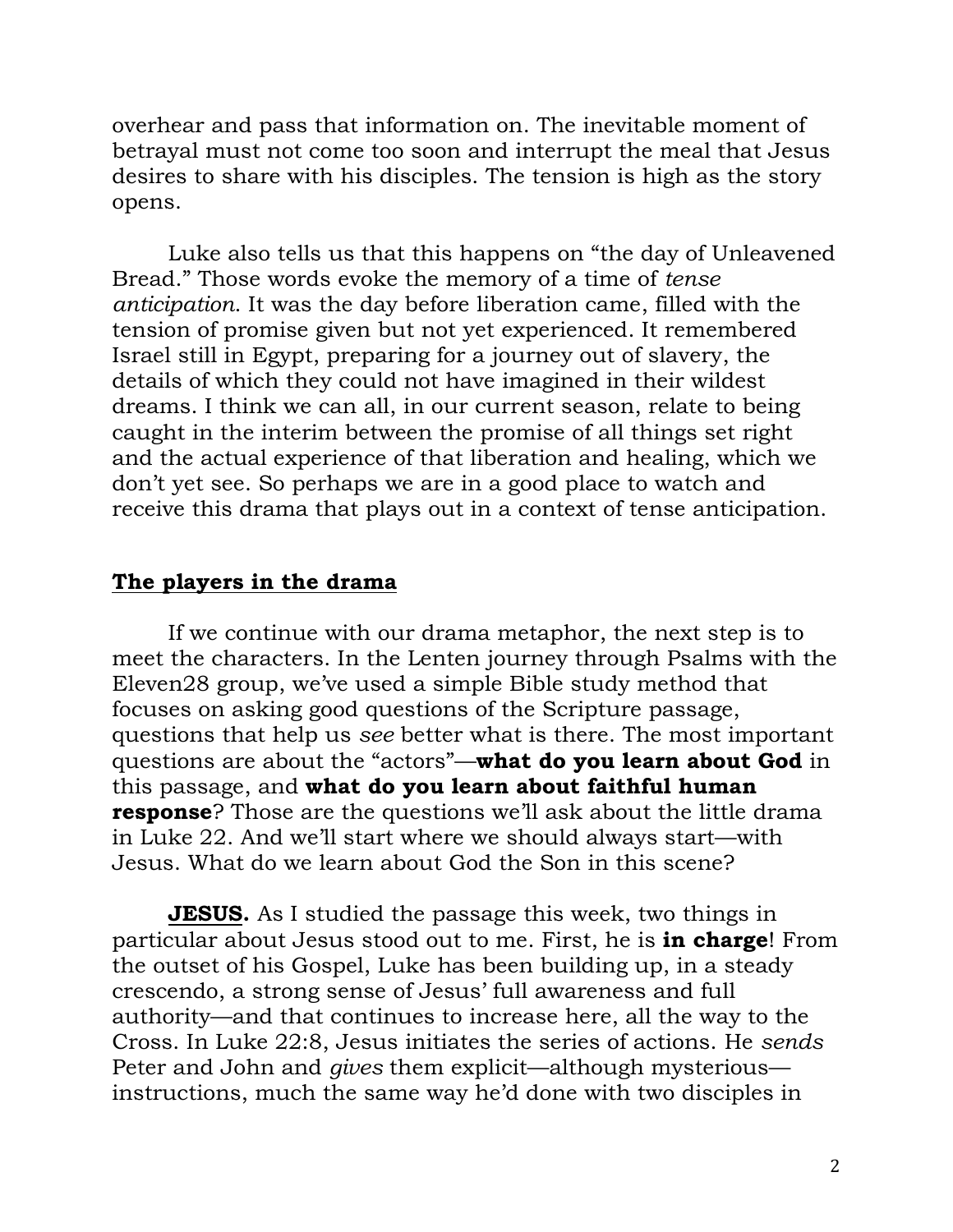Luke 19, when he sent them to find a colt for his entry into Jerusalem. What Luke actually says in verse 8 is "*he* sent Peter and John." There's no antecedent reference to Jesus, but at this point in the narrative he is clearly the central figure who does not need to be named; he is easily recognized as the lead actor and the main agent of the events that are unfolding.

With complete expectation that his request will be granted, he gives Peter and John this message for the anonymous homeowner: "Where is the guest room, where I may eat the Passover with my disciples?" Mark actually sharpens that question a bit—in Mark 14:14, Jesus asks, "Where is *my* guest room?" There's a delightful irony in his bold question—what he asks for in this moment near the end of his earthly life is exactly what he was denied at the beginning. The word "guest room" is the same as the one usually translated "inn" in the Nativity story (Luke 2:17). Where there was no room at his birth, Jesus expects to find room as his death draws near. This is clearly not a story about things that are happening to Jesus, but part of a chain of events that are set in motion by Jesus himself, with his full awareness of what is to come.

The second thing that stood out to me about this in-charge Jesus is that, despite the borrowed nature of the guest room, he is **the Host**. His whole focus in this scene is on the meal that he desires to share with his friends: "prepare the meal for us" (v. 8), "so that we may eat" (v. 8), "where I may eat with my disciples" (v. 11), "make preparations for us" (v. 12). And as the next scene unfolds, Luke clearly portrays Jesus as the Host of this shared meal: "When the hour came, he took his place at the table, and the apostles with him" (v. 14). And in verse 15 he tells them how he has "eagerly desired" to eat this Passover meal with them. On this last night before the cross, Jesus' focus is on intimate communion with his beloved disciples. The Passover is a meal that was eaten in family groups—this is clearly Jesus' family, and he is the welcoming head of the household. It makes me think of the lovely image in Psalm 23 of God the Shepherd-King, setting a table before us in the presence of our enemies. The enemies were certainly lurking in the wings in this scene!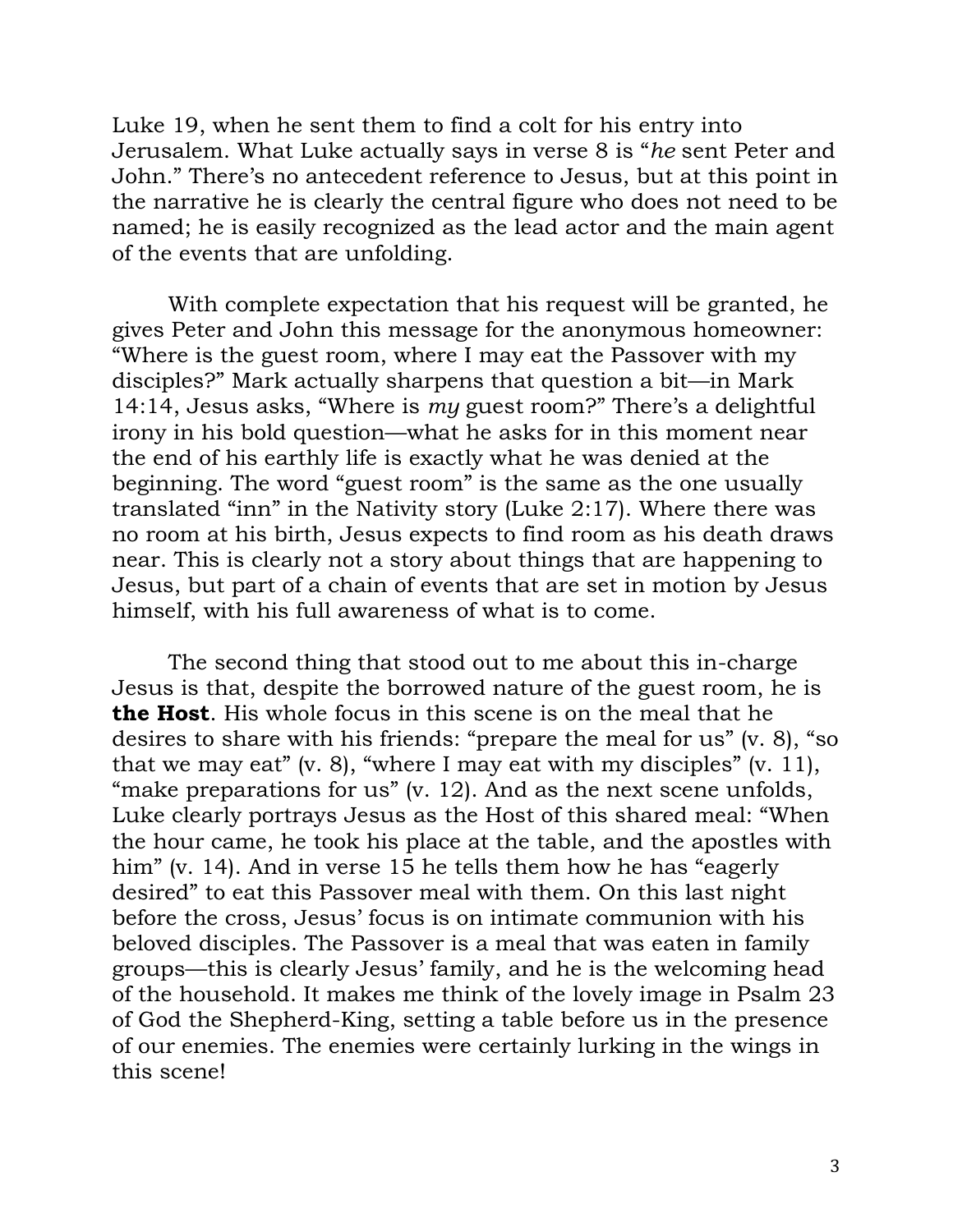And what Jesus welcomes them to is something totally new. Six times in verses 1–20, Luke emphasizes Passover—that is the meal Peter and John went to prepare. It was an old celebration, and one that in first-century Judaism was bittersweet, as the Jewish people longed for a new exodus miracle that would free them from Rome. But once Jesus welcomes them to the table, he remakes the Passover redemption story and its celebratory meal into something totally new, one that is centered on him, one that looks back with gratitude and forward with hope. As Paul Minear writes, the table hosted by Jesus becomes a place where "the presence of Jesus transforms the sad remembrance of things past into the glorious promise of things to come."<sup>1</sup>

- What are the implications for us tonight? As we experience this Holy Week in painful isolation from one another, as we grapple with deep anxieties about the present and perhaps even greater fears about the future, what difference does it make that we encounter here the Jesus who is fully aware and fully in charge?
- And what are the implications for us that Jesus sits as the welcoming Host at the table we will share together on Sunday, still separated physically but united as beloved members of his family? How does the presence of Jesus—the fully-in-charge, welcoming Host—change our understanding of the present and our hope for the future?

The second question as we probe this text is: what do we learn about faithful human response to this Jesus who is in charge and who welcomes us to his table? There are two pairs of human actors in this drama—Peter and John, and the anonymous homeowner and his equally anonymous servant. Each pair teaches us at least one important thing about a right response to Jesus.

**PETER AND JOHN.** Jesus singles out Peter and John and sends them off to be *servants*, to prepare the meal for the rest of the team. This is significant, considering the leadership roles that these

l

<sup>1</sup> Minear, "Some Glimpses of Luke's Sacramental Theology," 325.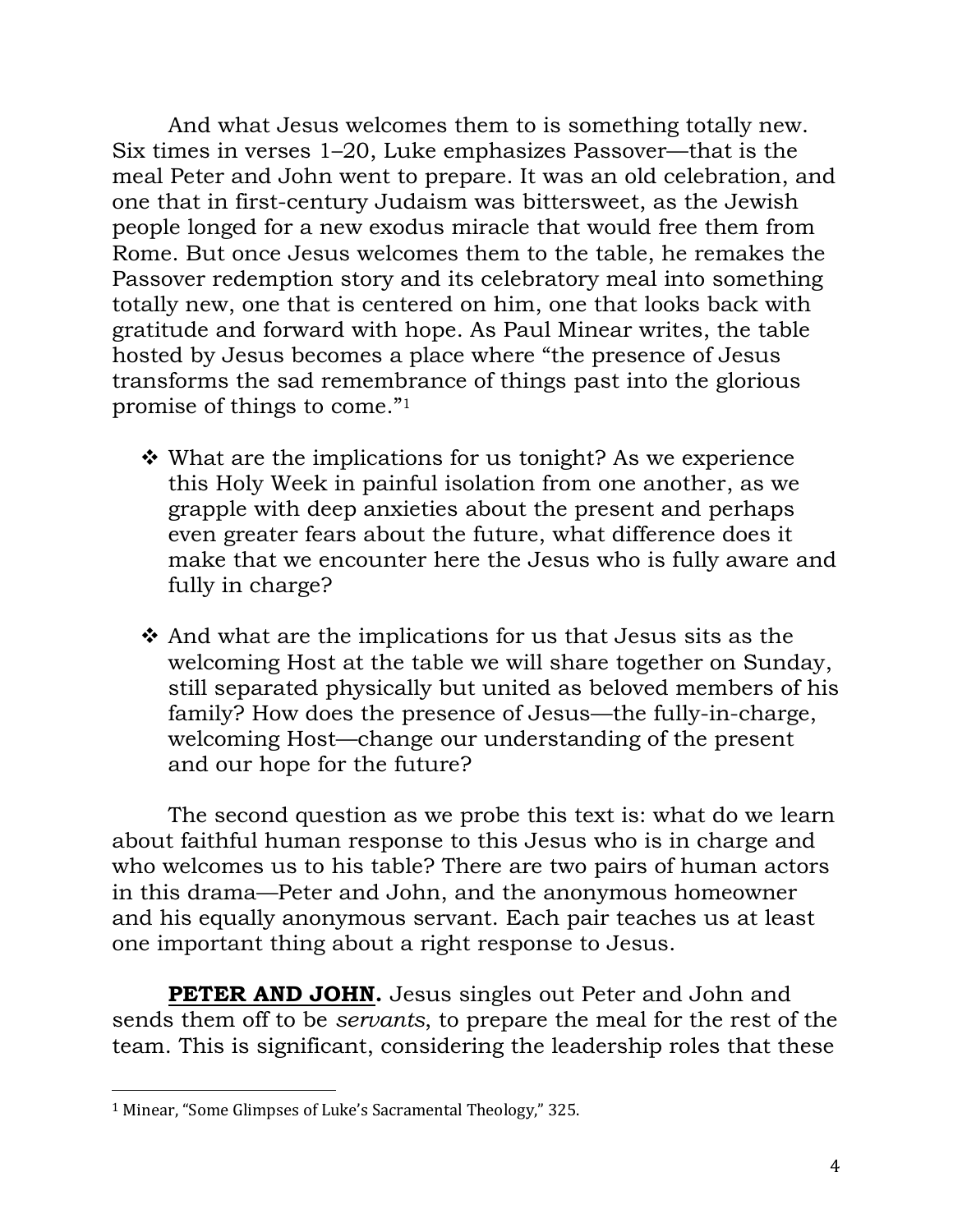two will play in Acts, and it is also sharply ironic, given the argument about "greatness" that will erupt in that upper room after dinner (Luke 22:24–30). I wonder if Peter and John felt a bit awkward or uneasy with this commission—is it possible that their question in verse 9, "*Where* do you want us to prepare?", holds a hint of the same kind of question they asked when Jesus told them to feed 10,000 people from five loaves and two fish? Maybe the subtext of their question is, "Um, Jesus, where in this city overflowing with pilgrims, with no space unoccupied or unspoken for, do you expect us to find spur-of-the-moment room?" And maybe they were also secretly thinking, "Why does it have to be *us*? Why can't you send Thaddeus and Philip to do this?" There may very well have been fear for their own safety, as Jesus has been emphasizing his own danger ever since they began the journey toward Jerusalem and his public clashes with the Pharisees had grown ever-more sharp and hostile. As Jesus' known close associates, they had to realize they were also in the cross-hairs of dangerous threat.

But whatever was going on in their minds and hearts as Jesus sent them off with that mysterious set of instructions, the main thing we see in these two disciples is that *they went*. Isn't that the quintessential picture of faith in Scripture, from Abraham to Moses to Jeremiah to Paul? God says, "Go," often to places that are nonsensical to human logic or by routes that are downright dangerous—and the called ones *go*. Notice that Jesus' instructions to them say, "*As you enter the city*, a man carrying a jug of water will meet you; follow him into the house he enters." Finding the sign presupposes their going—and it won't be until they actually enter the city. The first part of their trek will be sheer faith! Going was the necessary prerequisite to finding, and they had to move their feet solely on the word of Jesus. And when they do, Luke tells us, they find everything "just as Jesus had said." They go because they know that Jesus' word is faithful, true, authoritative, and reliable, and he proves that to them once again. Let verse 13 sink into your mind and heart tonight: "They went off to the city and found everything just as Jesus had said."

\* "To go or not to go, that is the question" that Peter and John faced—and isn't it the central question we face as people of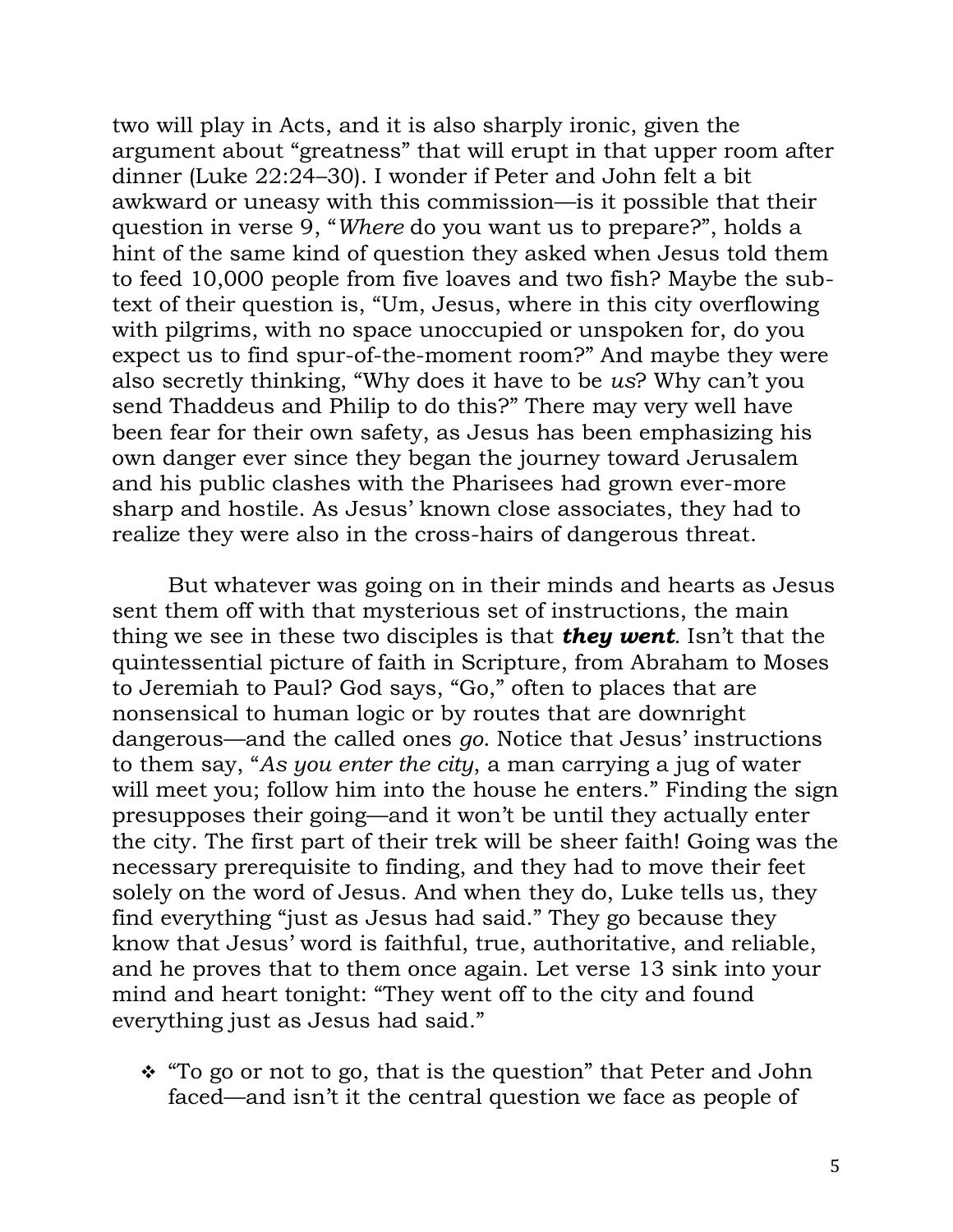faith as well? In this day of stay-at-home orders, our physical going is pretty limited, but it may very well be that Jesus is calling us to other kinds of risky going—going across the barrier of cold silence that has grown up between friends, going out of our introverted comfort zones to initiate check-ins with family, friends, and co-workers, going with our prayers and our checkbooks into places where hands-on ministry is still taking place among the most vulnerable.

**THE UNNAMED HOST.** This man is unnamed, almost invisible in his anonymity; we know nothing about him other than the fact that he has an upper room that is furnished and ready. Matthew calls him simply "a certain man." And yet **his disposition of himself and his resources for Jesus' use is astonishingly memorable**. He never speaks in this story and his only recorded action is to show the room to Peter and John. He doesn't take offense when they burst into his home in the wake of his servant, making no polite excuses for either their behavior or their request. They simply make the stark announcement, "The Teacher says to you," and that is enough for him. This man extends to Jesus a room with everything already prepared, leaving us to wonder if it was his own family's Passover preparation that is displaced so that the space can be used by Jesus and his friends. This man is ready ready to have carefully laid plans upset by Jesus, ready to offer his best on a moment's notice, ready to serve in ways that don't come accompanied by glory and name recognition.

 The question comes to us from this man's example—are we willing to be simply "a certain man" (or woman/boy/girl) in Jesus' bigger story, nameless and perhaps invisible on the great stage of history? Are we willing to hold loosely to our places and spaces, to our stuff and our resources, ready to release them the moment the Teacher asks, "Where are they?" Are we willing to allow the Spirit of Jesus to upset or rearrange our carefully laid plans?

We started with two questions: what does this passage teach us about God the Son, and what does it teach us about faithful